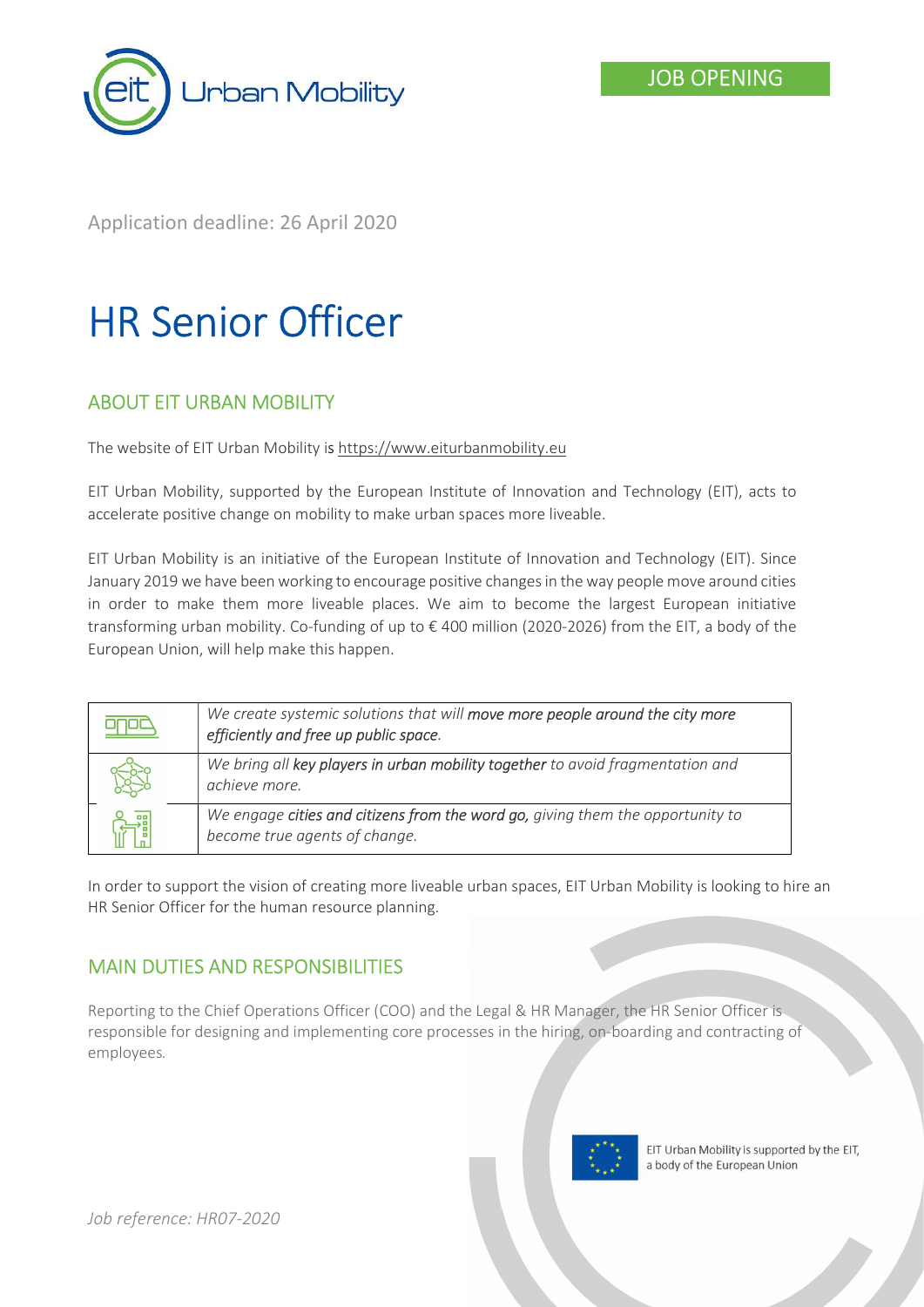

This includes the following tasks:

- Ensure and manage proper planning, recruiting, staffing, deployment, development and rewarding of employees in line with overall HR strategy, organisation policies and local legislation for all new hires and employees of EIT Urban Mobility
- Advice and counselling to respective managers and employees on a variety of HR issues, including, among others: recruitment, career counselling, team effectiveness & engagement management, talent development, succession planning
- Ensure compliance with local legislation and keeping fair and consistent policies approach
- Defines and develop global mobility policies considering safety, labour, tax, compensation and any other matter in the labour field
- Adapt new learnings and implement ideas and IT tools to EIT Urban Mobility context and develop for further for HR activities
- Support workplace atmosphere and well-being (including the virtual one)

## KEY SKILLS AND EXPERIENCE

#### Qualifications:

- Professional experience in a similar role in a start-up or scale-up type organization with employees of different nationalities and countries of residency
- Proven track record in creating and driving effective employee relations, engagement and retention
- Deep knowledge of IT tools / apps / portals for employees
- Excellent communication skills with the ability to build trust-based relationships with various managers and employees within the company
- Knowledge of Spanish labour law. Experience and knowledge of other EU labour laws is highly appreciated

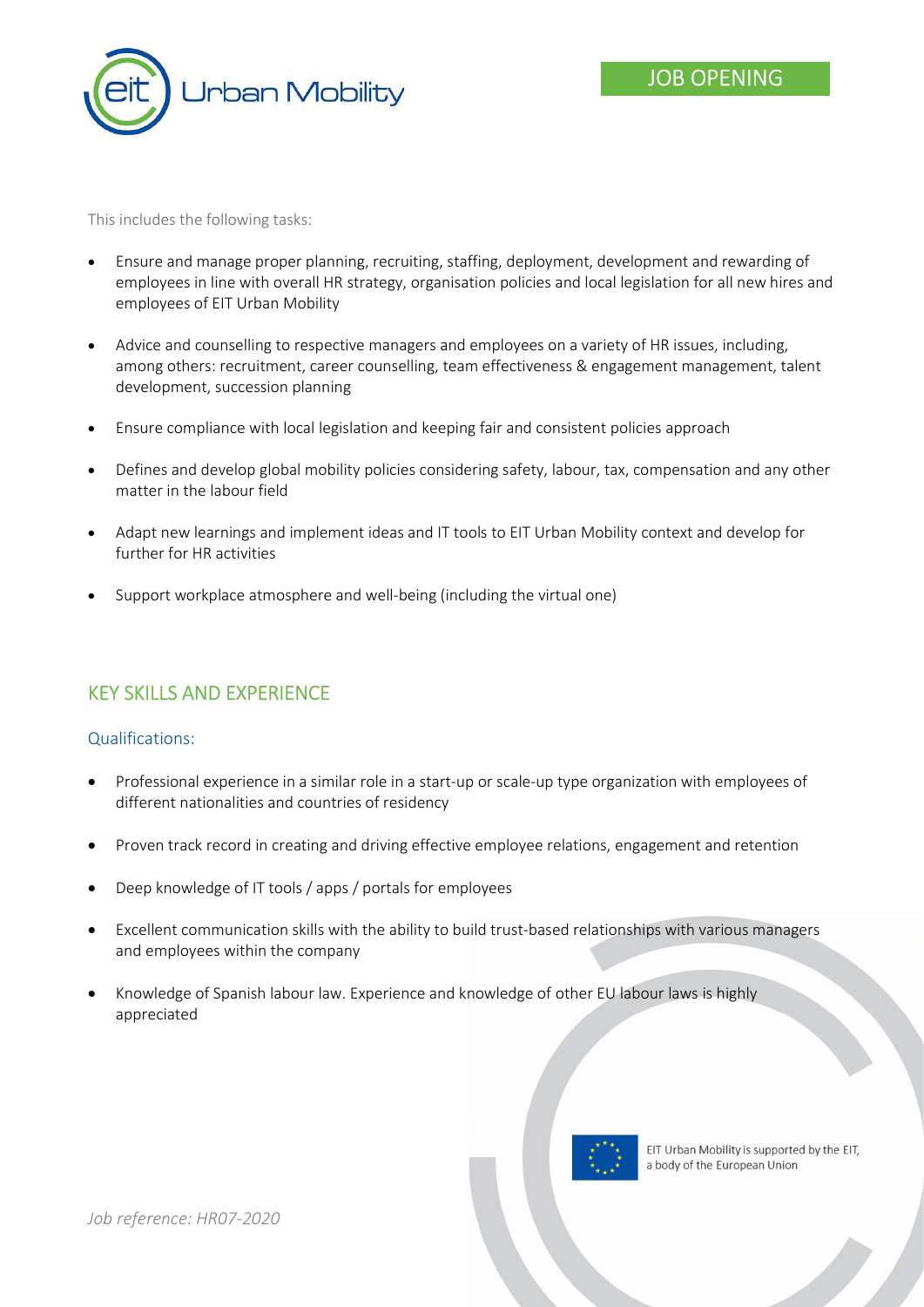

## Skills Requirements:

- Independent and results-oriented, able to grasp organization goals and strategies, and deliver technical solutions.
- Committed to operational excellence by implementing tools or processes that maintain quality service by establishing and enforcing organization standards.
- Driven and passionate in fast-paced organization and capable of driving change-management in a structured and process-driven fashion.
- A team player, capable of engaging with employees from different backgrounds and cultures -even when employees are working remotely-
- Embody trust, integrity and ethics inside and outside the company at all levels.
- Very well-developed communication and management skills. Peoples person skills
- Capacity to work on virtual and physical events, activities, communication as a team-builder

# **ELIGIBILITY**

-

#### General Conditions:

By the closing date of this call candidates must:

- $\bullet$  be a national of an EU Member State or an EFTA state<sup>1</sup>;
- $\bullet$  enjoy their full rights as citizens<sup>2</sup>;
- have fulfilled any obligations imposed by national laws concerning military service; and,
- meet the character requirements for the duties involved.

<sup>&</sup>lt;sup>2</sup> Prior to the appointment, the successful candidate will be asked to provide a certificate of good conduct, confirming the absence of any criminal record.



<sup>1</sup> EFTA countries are Norway, Iceland and Liechtenstein as defined by as defined in Article 2 of the EEA agreement.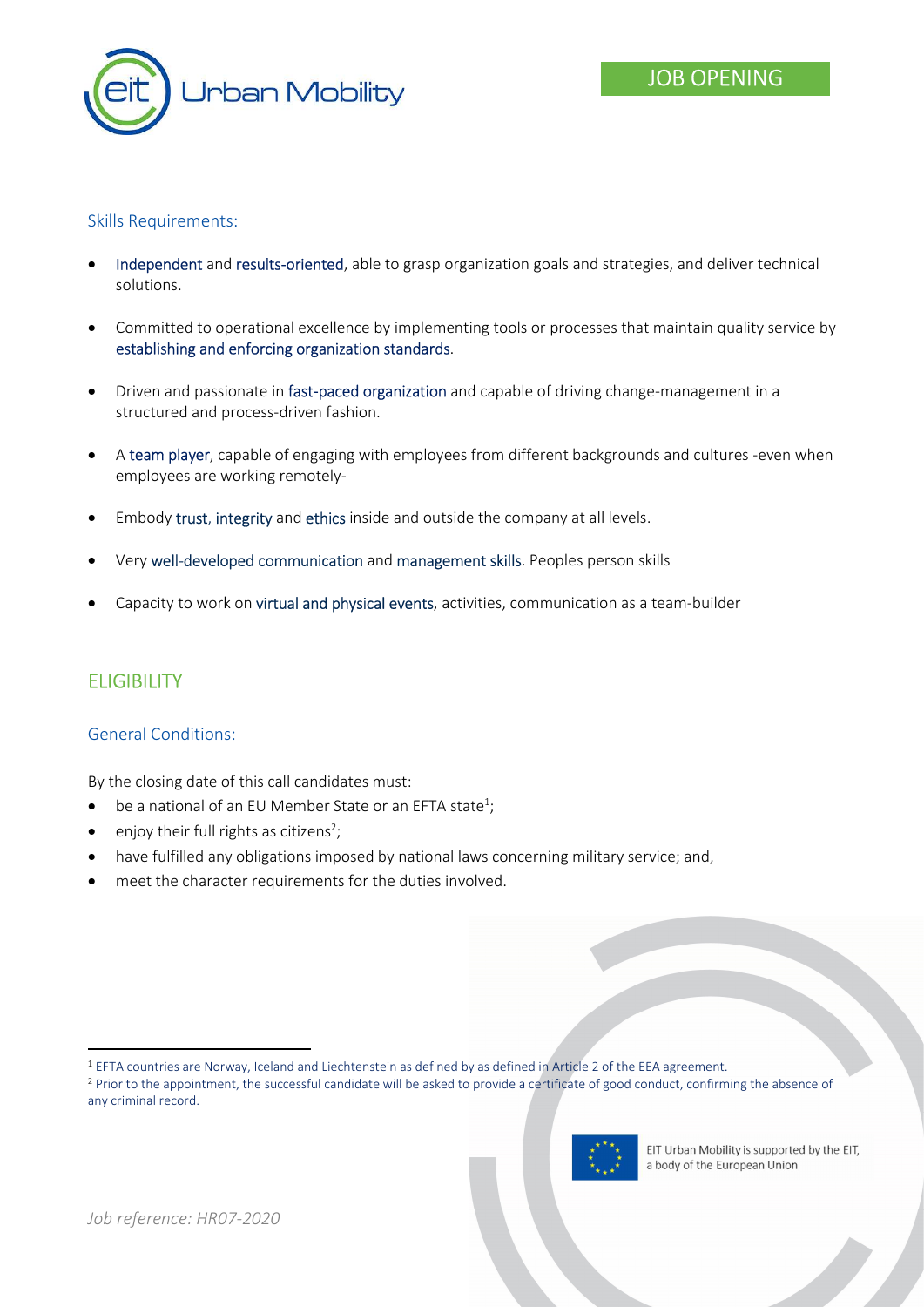

## Education:

- Minimum Master's Degree in human resources management, Labour relations or Law
- Only qualifications issued by an EU Member State authorities and qualifications recognised as equivalent by the relevant EU Member State authorities will be accepted
- Written and spoken English (C1) and one additional relevant EU community language.

#### Experience:

 At least 5 years of professional experience in a similar role in a start-up or international scale-up type organization.

# JOB AND CONTRACT TYPE

Full-time and of unlimited duration

## LOCATION

- Barcelona
- Some travel is expected.
- No relocation expenses are assigned to the HR Senior Officer functions.

## APPLICATION PROCESS

EIT Urban Mobility is an equal opportunity employer and values diversity. To build a strong digital Europe that works for everyone it is vital that we have diverse range of skills, knowledge and experience in the sector. Therefore, we welcome applications from anyone who meets the above criteria and encourage applications from women, ethnic minorities, and other underrepresented groups.

To apply for this position, please download the application template from EIT Urban Mobility website. Complete the four elements of the application:

- 1) Personal contact details;
- 2) An essential criteria checklist;



EIT Urban Mobility is supported by the EIT, a body of the European Union

Job reference: HR07-2020